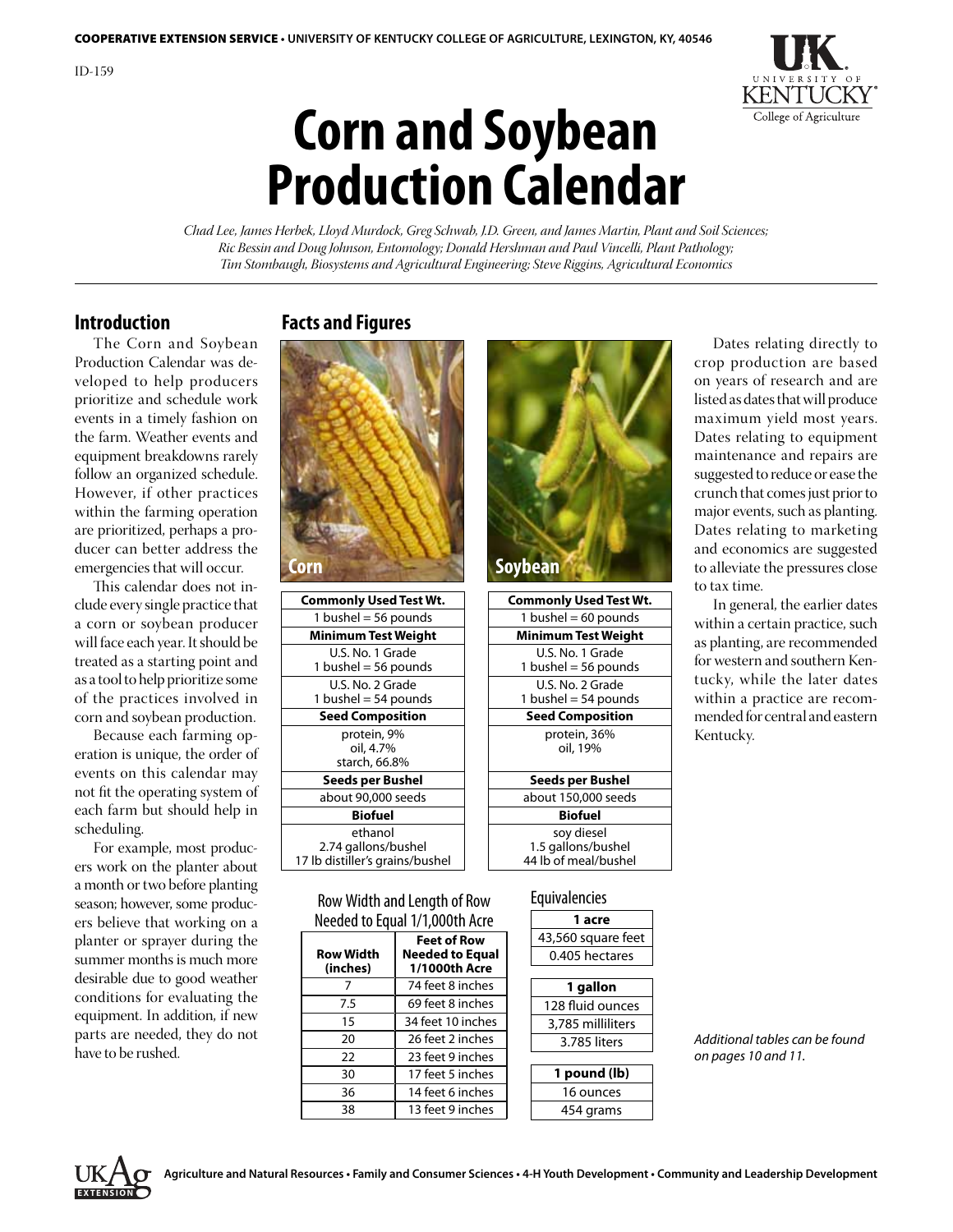## **Corn for Grain**

*Description of Production Calendar*

**January—February:** The weather is ideal for being in a warm shop, prepping planters, sprayers, and fertilizer application equipment (i.e., anhydrous injectors) for the spring and cleaning out combines from the fall harvest.The only type of fieldwork that should be done this time of the year is P and K applications, if the soil will support equipment. This is a good time to analyze and summarize costs and returns, present and future, and to start tax preparation.

**March:** Although corn planting should not begin for at least another month, this is the month to scout for existing weeds and to spray those weeds with a burndown herbicide. Ideally, no corn should be planted into green weeds. Final calibration of the planter and sprayer (prior to planting and spraying) can be done. Anhydrous ammonia applications will need to start prior to planting. Final tax preparations and the business analysis should be completed.

**April:**Corn planting should beginApril 1 in western Kentucky and April 15 in central and eastern Kentucky. Liquid or granular N can be applied with the planter or should be applied shortly after planting. Insecticide seed treatments are applied with the planter. Preemergence herbicides should be applied immediately after planting and before the crop emerges.Complete the tax filing process.

**May:** Stand counts should be conducted to determine the quality of the stand. On poorly drained soils, N sidedress applications should be made as late as possible but before corn is knocked over by the application equipment. Scout for weeds and determine weed pressure prior to postemergence herbicide applications. Be sure to check the herbicide labels and growth stages of corn before making an herbicide application. Scout for insects to prevent damage to corn in the early seedling stages. Some insects can damage corn in the early seedling stages even if a preventive control was applied. Scout for insects following emergence.If damage isfound, identify the species and the level of damage and make an insecticide treatment only if necessary. Start the grain marketing process.

#### Quick Look: **Corn for Grain**



**June:** Continue scouting for weeds and insects and make necessary management decisions based on observations. Evaluate the grain marketing process and then make adjustments as needed. Check grain storage facilities and clean empty bins.

**July:** Scout crop conditions, including the pollination process. Prepare harvesters and repair planters and sprayers. This is actually one of the best times to evaluate planters and sprayers since there is usually plenty of time to order new parts and work on the equipment while weather conditions are favorable. Continue the grain marketing process. By the end of the month, start evaluating grain storage versus market delivery options.

**August:** Scout crop conditions, including seed fill. Scout for weed escapes. Keep a record forthe following season. Prepare for grainharvest, including binandequipment cleanup to remove stored grain pests. Early harvesting will likely begin at the end of the month in western Kentucky. Complete any grain storage preparations. Continue to assess grain storage versus deliverymarket options.

**September—October:** Harvest grain. If necessary, dry grain to about 15%moisture for safe storage. Following harvest, start taking soil samples. Lime applications, if needed, could begin as soon as the end of October. Fall lime applications are recommended to allow the lime to neutralize the acidity in the soil and provide a benefit to the crops in the next growing season. Assess fields for compactionandmakedecisionstoalleviate compaction layer(s), if possible. Continue marketing of grain.

**November—December:** By November, most of corn harvest should be complete. Finish taking soil samples. Finish lime applications where needed. Conduct any deep ripping, but only if necessary. Clean out harvesters and start repairs. Check grain storage to ensure that grain is dry and in good condition. Begin evaluating what inputs are needed for the next growing season and take advantage of early purchase discounts.Make chemical inventory to determine products on hand and needs for the coming season.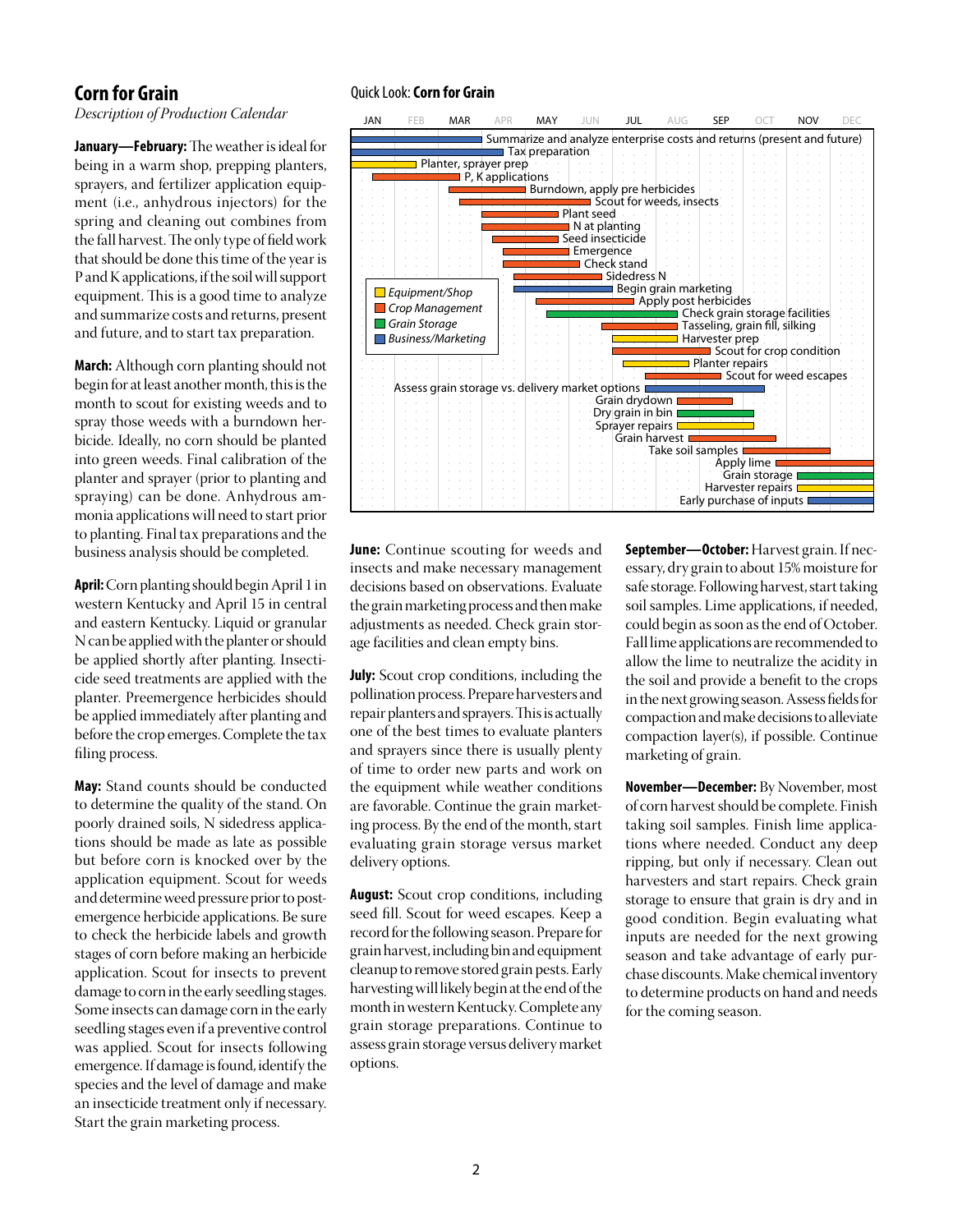# Production Calendar: **Corn for Grain**

#### **CROP MANAGEMENT**

| <b>Scouting</b>     | FEB                                     | <b>MAR</b> | APR                               | MAY                          | JUN             | JUL                                                     | AUG                                          | <b>SEP</b>                     | OCT | <b>NOV</b>               | DEC  |
|---------------------|-----------------------------------------|------------|-----------------------------------|------------------------------|-----------------|---------------------------------------------------------|----------------------------------------------|--------------------------------|-----|--------------------------|------|
|                     |                                         |            | <b>WEEDS, INSECTS</b>             | <b>CHECK STAND</b>           |                 |                                                         | <b>CROP CONDITION</b><br><b>WEED ESCAPES</b> |                                |     | <b>TAKE SOIL SAMPLES</b> |      |
|                     | <b>Crop Development</b>                 | <b>MAR</b> | APR                               | MAY                          | <b>JUN</b>      | JUL                                                     | <b>AUG</b>                                   | SEP                            | OCT | <b>NOV</b>               | DEC  |
|                     |                                         |            |                                   | <b>EMERGENCE</b>             |                 | <b>TASSELING</b><br><b>SILKING</b><br><b>GRAIN FILL</b> |                                              | <b>GRAIN</b><br><b>DRYDOWN</b> |     |                          |      |
| Fertilizer          | FEB                                     | <b>MAR</b> | APR                               | MAY                          | JUN             | JUL                                                     | <b>AUG</b>                                   | <b>SEP</b>                     | OCT | <b>NOV</b>               | DEC. |
|                     | P APPLICATIONS<br><b>K APPLICATIONS</b> |            |                                   | N AT PLANTING<br>SIDEDRESS N |                 |                                                         |                                              |                                |     | <b>LIME APPLICATIONS</b> |      |
|                     | <b>Planting/Harvesting</b>              | <b>MAR</b> | APR                               | MAY                          | <b>JUN</b>      | JUL                                                     | <b>AUG</b>                                   | <b>SEP</b>                     | OCT | <b>NOV</b>               | DEC  |
|                     |                                         |            | <b>PLANT SEED</b>                 |                              |                 |                                                         |                                              | <b>GRAIN HARVEST</b>           |     |                          |      |
| <b>Insecticides</b> | FEB                                     | <b>MAR</b> | APR                               | MAY                          | JUN             | <b>JUL</b>                                              | AUG                                          | <b>SEP</b>                     | OCT | <b>NOV</b>               | DEC  |
|                     |                                         |            |                                   | SEED INSECTICIDE             |                 |                                                         |                                              |                                |     |                          |      |
| <b>Herbicides</b>   | FEB                                     | <b>MAR</b> | APR                               | MAY                          | <b>JUN</b>      | JUL                                                     | AUG                                          | <b>SEP</b>                     | OCT | <b>NOV</b>               | DEC  |
|                     |                                         |            | <b>BURNDOWN</b><br>PRE HERBICIDES |                              | POST HERBICIDES |                                                         |                                              |                                |     |                          |      |

#### **EQUIPMENT/SHOP**

| Prep                      | FEB | <b>MAR</b> | <b>APR</b> | MAY | JUN | JUL              | AUG | SEP        | OCT | <b>NOV</b> | DEC              |
|---------------------------|-----|------------|------------|-----|-----|------------------|-----|------------|-----|------------|------------------|
| PLANTER<br><b>SPRAYER</b> |     |            |            |     |     | <b>HARVESTER</b> |     |            |     |            |                  |
| <b>Repairs</b>            | FEB | <b>MAR</b> | APR        | MAY | JUN | JUL              | AUG | <b>SEP</b> | OCT | <b>NOV</b> | <b>DEC</b>       |
|                           |     |            |            |     |     | PLANTER          |     |            |     |            | <b>HARVESTER</b> |
|                           |     |            |            |     |     |                  |     | SPRAYER    |     |            |                  |

#### **GRAIN STORAGE**

| <b>JAN</b> | <b>Brand Brand</b> | <b>MAR</b> | $\sim$ | <b>MAY</b> | UI           | JUL                     | v                        | <b>SEP</b>             | NOV |       |
|------------|--------------------|------------|--------|------------|--------------|-------------------------|--------------------------|------------------------|-----|-------|
|            |                    |            |        | :HE        | GRAIN<br>، د | <b>FACILI</b><br>TORAGE | ities<br>DR <sup>Y</sup> | <b>IN BIN</b><br>GRAIN | AIN | UKAGE |

#### **BUSINESS/MARKETING**

| <b>Taxes</b><br>FEB                                                                  | <b>MAR</b>             | MAY                          | jun | JUL | SEP                            | <b>NOV</b> |                       |
|--------------------------------------------------------------------------------------|------------------------|------------------------------|-----|-----|--------------------------------|------------|-----------------------|
|                                                                                      | <b>TAX PREPARATION</b> | <b>BEGIN GRAIN MARKETING</b> |     |     | ASSESS GRAIN STORAGE vs.       |            | <b>EARLY PURCHASE</b> |
| SUMMARIZE AND ANALYZE<br><b>ENTERPRISE COSTS AND RETURNS</b><br>(PRESENT AND FUTURE) |                        |                              |     |     | <b>DELIVERY MARKET OPTIONS</b> |            | OF INPUTS             |

#### **GROWING DEGREE DAYS** *(Princeton, Ky.)*

| ____________________    |    | .                          |                     |                             |                 |     |     |                   |     |                                                 |                                         |
|-------------------------|----|----------------------------|---------------------|-----------------------------|-----------------|-----|-----|-------------------|-----|-------------------------------------------------|-----------------------------------------|
| <b>Accumulated GDD*</b> |    | <b>MAR</b>                 |                     | MAY                         | $\sim$ 1        | JUL | コント | CED<br>ᆚ          |     | <b>NOV</b>                                      | <b>COLLEGE AND</b><br>$\sim$ 1.0 $\sim$ |
|                         | 66 | 10 <sup>2</sup><br>u<br>ےر | $\mathbf{a}$<br>∠دد | $\Gamma \cap \Gamma$<br>526 | 71 <sub>C</sub> | 808 | 780 | ---<br><b>UI-</b> | 378 | $\rightarrow$ $\rightarrow$ $\rightarrow$<br>74 | 66                                      |
|                         |    |                            |                     |                             |                 |     |     |                   |     |                                                 |                                         |

*\* 30-year average of monthly GDD accumulations, University of Kentucky Agricultural Weather Center.*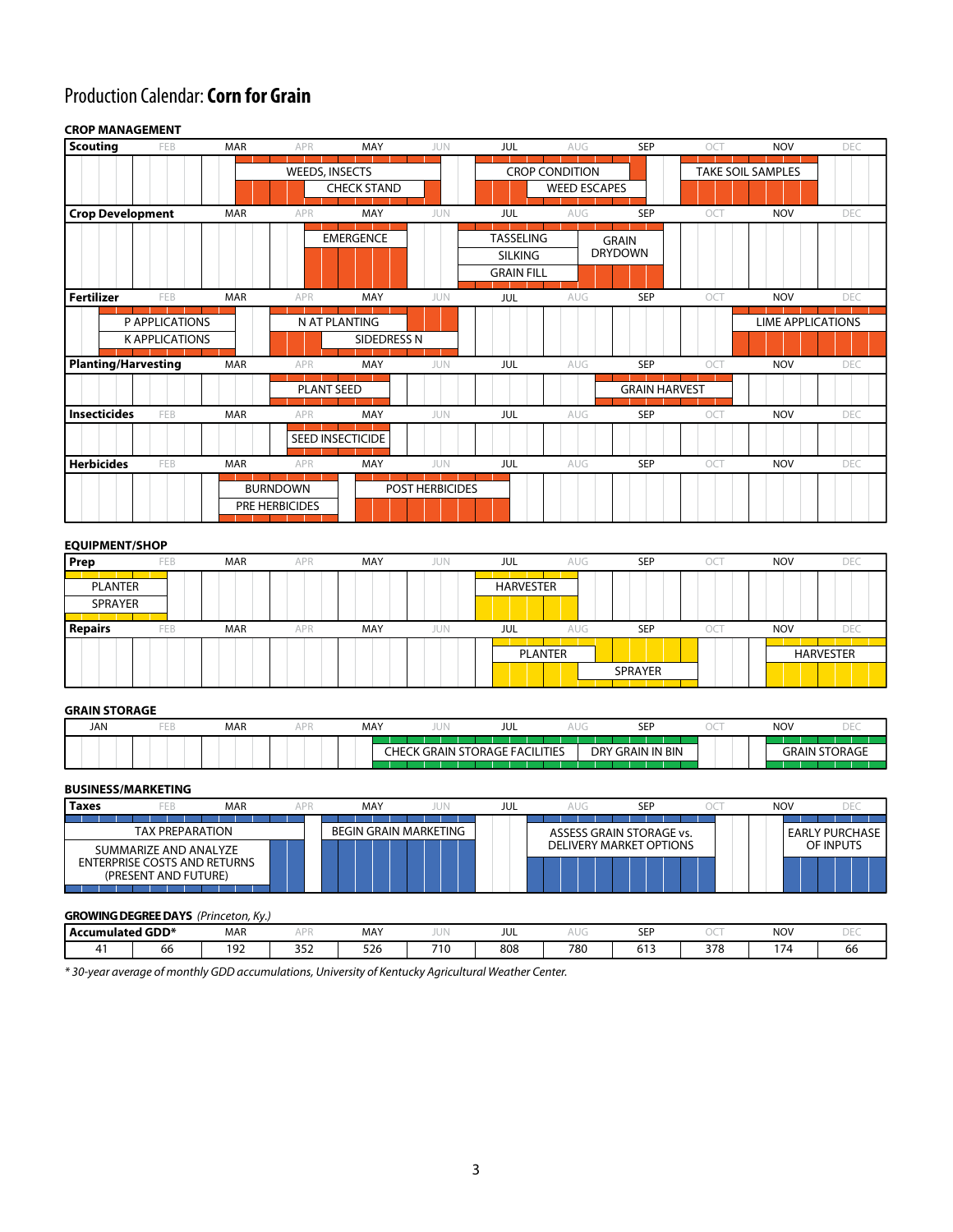## **Corn for Silage**

*Description of Production Calendar*

**January—February:** The weather is ideal for being in a warm shop, prepping planters, sprayers, and fertilizer application equipment (i.e., anhydrous injectors) for the spring and cleaning out combinesfromthe fall harvest. The only type of field work that should be done this time of the year is  $P$  and  $K$  applications, if the soil will support equipment. This is a good time to analyze and summarize costs and returns, present and future, and to start tax preparation.

**March:** Although corn planting should not begin for at least another month, this is the month to scout for existing weeds and to spray those weeds with a burndown herbicide. Ideally, no corn should be planted into green weeds. Final calibration of the planter and sprayer (prior to planting and spraying) can be done. Anhydrous ammonia applications will need to start prior to planting. Final tax preparations and completion of the business analysis should be completed.

**April:** Corn planting should begin April 1 in western Kentucky and April 15 in central and eastern Kentucky. Liquid or granular Ncan be appliedwith the planter orshould be applied shortly after planting. Insecticide seed treatments are applied with the planter. Preemergence herbicides should be applied immediately after planting and before the crop emerges.Complete the tax filing process.

**May:** Stand counts should be conducted to determine the quality of the stand. On poorly drained soils, N sidedress applications should be made as late as possible but before corn is knocked over by the application equipment. Scout for weeds and determine weed pressure prior to postemergence herbicide applications. Besuretochecktheherbicidelabelsandgrowth stages of corn before making an herbicide application.Scoutforinsectstopreventdamageto corn in the early seedling stages. Some insects can damage corn in the early seedling stages even if a preventive control was applied. Scout for insects following emergence. If damage is found, identify the species, the level of damage andmakeaninsecticidetreatmentonlyifnecessary. Start the grain marketing process.

#### Quick Look:**Corn for Silage**



**June:** Continue scouting for weeds and insects and make necessary management decisions based on observations. Check condition of silage storage facilities and clean out empty silos and bunkers.

**July:** Scout crop conditions, including pollination process. Prepare choppers, wagons, and loaders. Repair planters and sprayers. This is actually one of the best times to evaluate planters and sprayers since there is time to order newparts andwork on the equipment in favorableweather conditions.

**August:** Scout crop conditions, including seed fill. Scout weeds not controlled. Keep a record for the following season. Forage chopping should start once corn kernels are dented and the starch layer is one-half to three-quarters the way down the kernel on at least 50% of the ears examined. Whole plant moisture should be near 65% (dry matter should be near 35%). Chop the forage into small pieces, about 1 to 2 inches in length. Ensile the forage immediately, being sure to remove as much oxygen a possible through proper packing. If the forage is drier than ideal, add water to the ensiling process. If the forage is wetter than normal, expectimproper ensiling and nutrient loss.

**September—October:** Complete forage harvesting. Following harvest, start taking soil samples. Lime applications, if needed, could begin as soon as soil test results are received. Fall lime applications are recommended to allow the lime to neutralize the acidity in the soil and provide a benefit to the crops in the next growingseason.Springapplicationsoflimewill not benefit the immediate crop. Assess fields for compaction and make decisions to alleviate compactionlayer(s),ifpossible.Conductaquick assessment of the forage chopper, wagons, and sprayers to determine what repairs may be necessary. Order replacement parts.

**November—December:** Finish taking soil samples. Finish lime applications where needed. Conduct any deep ripping, but only if necessary. Start repairs on harvesters and forage wagons. Complete repairs on planters and sprayers. Begin evaluating what inputs are needed for the next growing season and take advantage of early purchase discounts.Make chemical inventory to determine products on hand and needs for the coming season.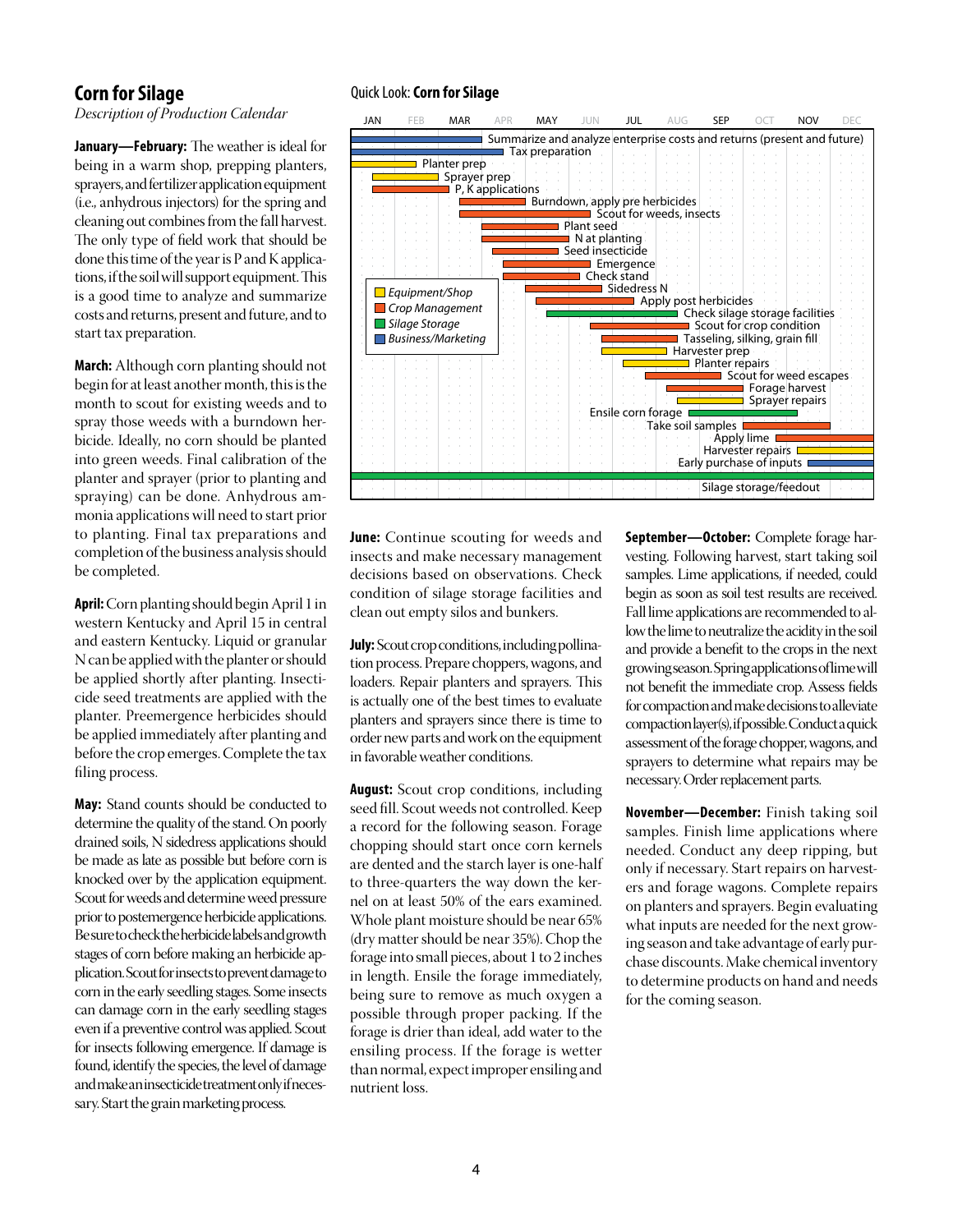# Production Calendar: **Corn for Silage**

#### FEB MAR APR MAY JUN MAR APR MAY JUN FEB MAR APR MAY JUN MAR APR MAY JUN FEB MAR APR MAY JUN FEB MAR APR MAY JUN JUL AUG SEP OCT NOV DEC AUG SEP OCT NOV DEC AUG SEP OCT NOV DEC SEP OCT NOV DEC AUG SEP OCT NOV DEC SEP OCT NOV DEC JUL JUL JUL JUL JUL AUG AU SEED INSECTICIDE PRE HERBICIDES BURNDOWN POST HERBICIDES PLANT SEED **EMERGENCE** WEEDS, INSECTS CHECK STAND P APPLICATIONS NAT PLANTING K APPLICATIONS NE ENTITLE SIDEDRESS N **Crop Development Fertilizer Planting/Harvesting Insecticides Herbicides CROP MANAGEMENT Scouting** FORAGE HARVEST **SILKING** GRAIN FILL **TASSELING** CROP CONDITION WEED ESCAPES TAKE SOIL SAMPLES LIME APPLICATIONS

#### **EQUIPMENT/SHOP**

| Prep           | FEB        | <b>MAR</b> | APR | MAY | JUN | JUL              | AUG | <b>SEP</b>     | ОСТ | <b>NOV</b> |                  |
|----------------|------------|------------|-----|-----|-----|------------------|-----|----------------|-----|------------|------------------|
| PLANTER        | SPRAYER    |            |     |     |     | <b>HARVESTER</b> |     |                |     |            |                  |
| <b>Repairs</b> | <b>FEB</b> | <b>MAR</b> | APR | MAY | JUN | JUL              | AUG | <b>SEP</b>     | ЭC  | <b>NOV</b> | DE(              |
|                |            |            |     |     |     | PLANTER          |     |                |     |            | <b>HARVESTER</b> |
|                |            |            |     |     |     |                  |     | <b>SPRAYER</b> |     |            |                  |

#### **SILAGE STORAGE**

| :HECK                  | <b>SILAGE STORAGE FACILITIES</b> | <b>ENSILE CORN FORAGE</b> |  |  |
|------------------------|----------------------------------|---------------------------|--|--|
| SILAGE STORAGE/FEEDOUT |                                  |                           |  |  |

#### **BUSINESS/MARKETING**

| Taxes | FEB                                                                                  | <b>MAR</b> | MAY | JUN | JUL | aug | SEP | <b>NOV</b> |                       |
|-------|--------------------------------------------------------------------------------------|------------|-----|-----|-----|-----|-----|------------|-----------------------|
|       | <b>TAX PREPARATION</b>                                                               |            |     |     |     |     |     |            | <b>EARLY PURCHASE</b> |
|       | SUMMARIZE AND ANALYZE<br><b>ENTERPRISE COSTS AND RETURNS</b><br>(PRESENT AND FUTURE) |            |     |     |     |     |     |            | OF INPUTS             |

#### **GROWING DEGREE DAYS** *(Princeton, Ky.)*

| Accumulated GDD* |    | <b>MAR</b>                    | $\cdots$                   | MAY               | $\sim$ 1 | <b>JUL</b> |     | $- - -$<br>ᅴ |     | <b>NOV</b> |    |
|------------------|----|-------------------------------|----------------------------|-------------------|----------|------------|-----|--------------|-----|------------|----|
|                  | ಂದ | 10 <sup>2</sup><br>u<br>- - - | $\sim$ $\sim$ $\sim$<br>-- | $-2$<br>526<br>__ | $-11$    | 808        | 780 | ---<br>ິ.    | 270 | 771        | юb |

*\* 30-year average of monthly GDD accumulations, University of Kentucky Agricultural Weather Center.*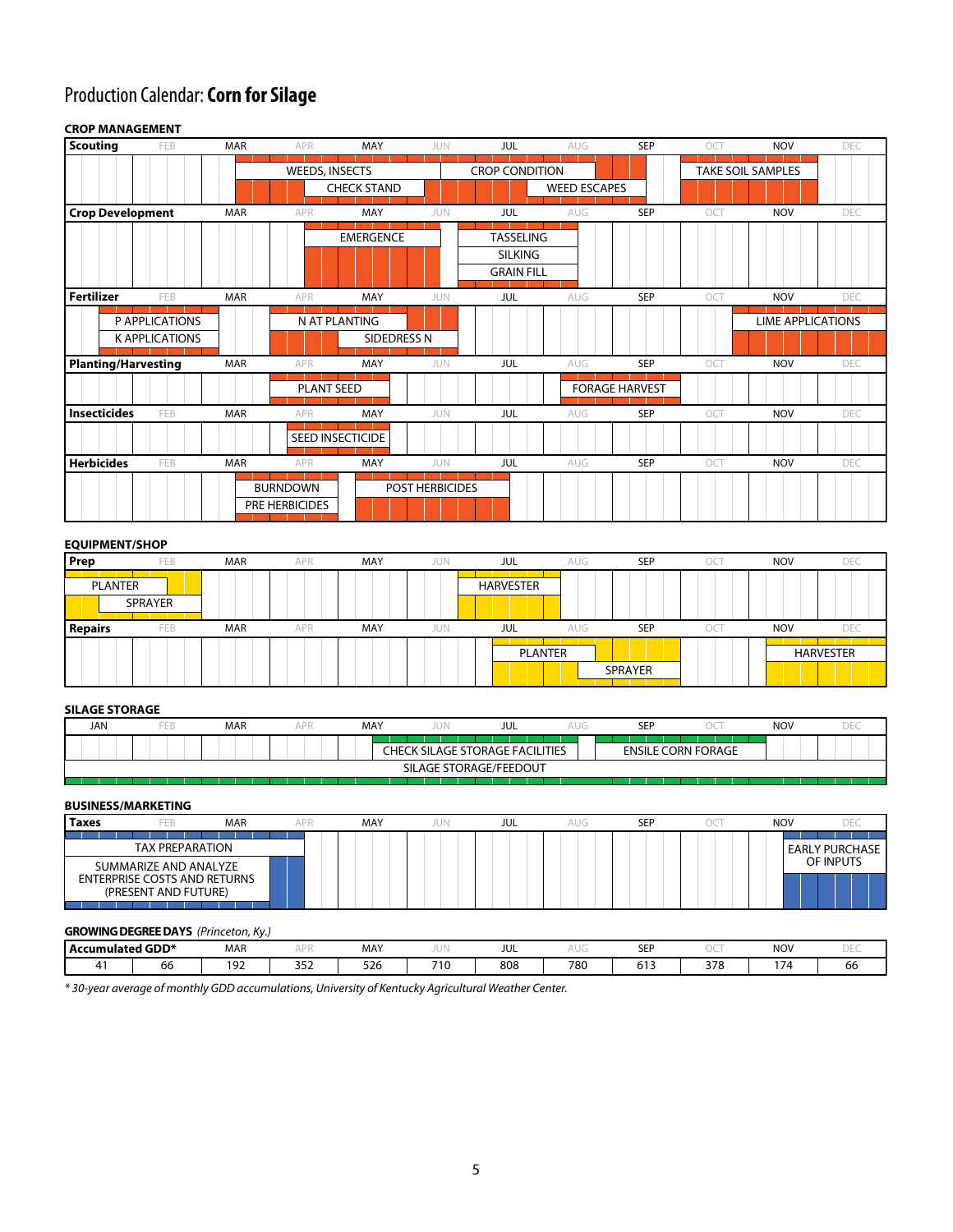### **Full-Season Soybean**

*Description of Production Calendar*

**January-February:** The weather is ideal for being in a warm shop, prepping planters and sprayers for the spring and cleaning out combines from the fall harvest. The only type of field work that should be done this time of the year is P and K applications, if the soil will support equipment. This is a good time to analyze and summarize costs and returns, present and future, and start tax preparation.

**March:** Final calibration of the planter and sprayer (prior to spraying) can be done. Final tax preparations and the business analysis should be completed.

**April:** Although full-season soybean planting should not begin for at least another month, this is the time to scout for existing weeds. Assess the weed pressure and determine if herbicide(s) will be needed at planting. Complete the tax filing process before the April deadline.

**May:** Full-season soybean planting should begin by May 1 in western Kentucky and May 10-15 in eastern Kentucky. Burn down or till weeds prior to planting. Soybean should not be planted into green weeds. Preemergence herbicides should be applied immediately after planting and before the crop emerges. Stand counts should be conducted to determine the quality of the stand. Start the grain marketing process.

**June:** If a soil residual herbicide was not used earlier, then summer annual weeds will likely be competing with soybean within four weeks after soybean emergence. Scout for weeds and insects and make necessary management decisions based on observations. Scout for insects. Evaluate the grain marketing process and then make adjustments as needed. Check grain storage facilities and clean empty bins.

#### Quick Look:**Full-Season Soybean**



**July:** Full-season soybean should be flowering in July and starting pod set. Scout crop conditions. Scout for late-emerging weeds. Begin scouting forsoybean rust, ifweather forecasts and soybean rust tracking indicate rust is in Kentucky. Prepare harvesters and repair planters and sprayers. This is actually one of the best times to evaluate planters and sprayers since new parts can be ordered without rush shipments and weather conditions are favorable.Continue the grain marketing process. By the end of the month, start evaluating grain storage versus market delivery options.

**August:** Scout crop conditions, including seed fill. Scout weed escapes and spot spray, if necessary. Keep a record for the following season. Prepare for grain harvest. Complete any grain storage preparations. Continue to assess grain storage versus delivery market options.

**September—October:** Continue scouting for diseases, especially soybean rust. Grain harvest could begin in September, depending on maturity of the varieties. If necessary, dry grain to about 15%moisture for safe storage.

**November—December:** Harvest should be nearly complete. Following harvest, start taking soil samples. Lime applications, if needed, could begin as soon as soil sample results are received. Fall lime applications are recommended to allowthe lime to neutralize the acidity in the soil and provide a benefit to the crops in the next growing season. Assess fields for compaction and make decisions to alleviate compaction layer(s), if possible. Continue marketing of grain. Clean out harvesters and start repairs.Check grain storage to ensure that grain is dry and in good condition. Begin evaluating what inputs are needed for the next growing season and take advantage of early purchase discounts. Make chemical inventory to determine products on hand and needs for the coming season.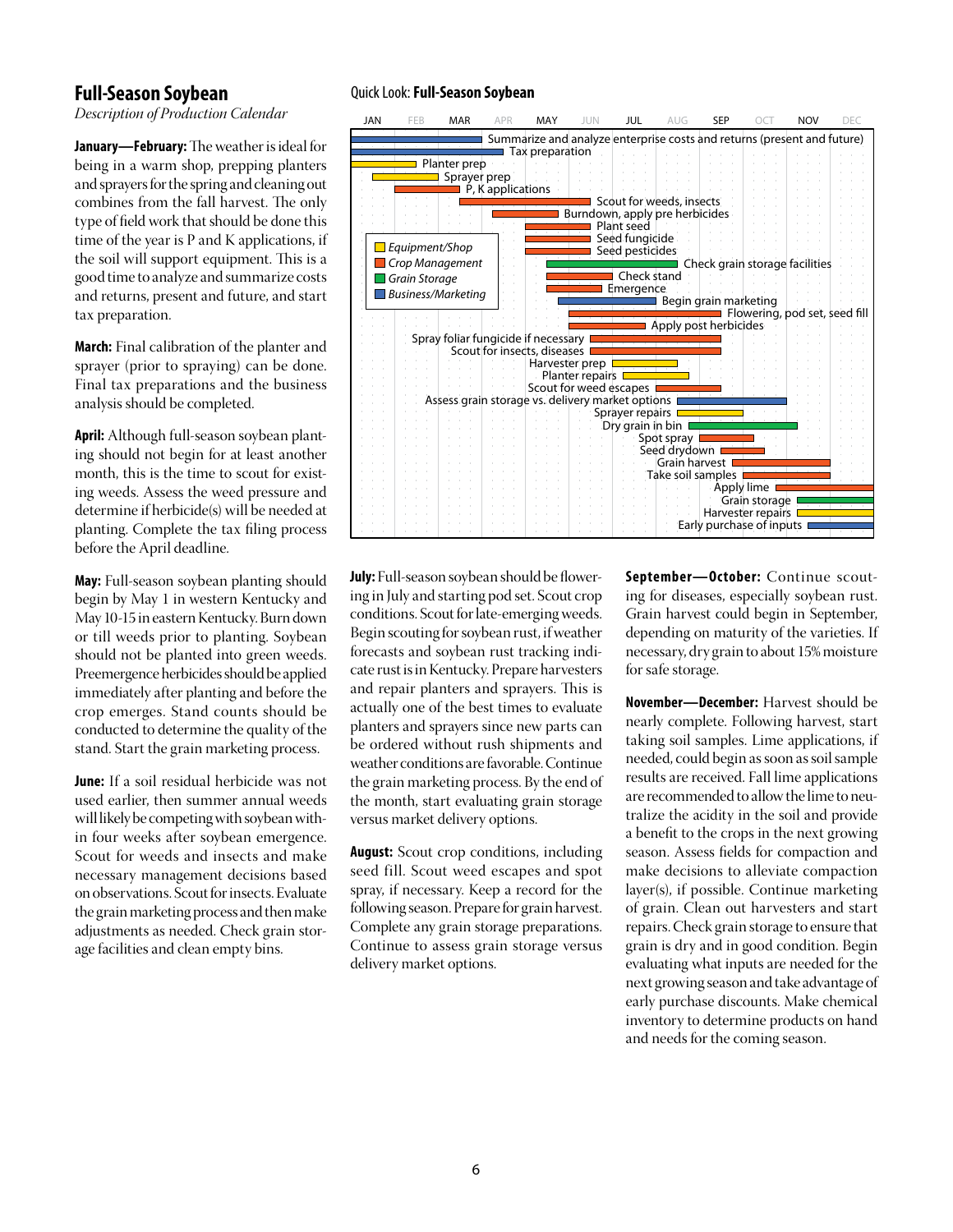# Production Calendar: **Full-Season Soybean**

#### FEB MAR APR MAY JUN MAR APR MAY JUN FEB MAR APR MAY JUN MAR APR MAY JUN FEB MAR APR MAY JUN FEB MAR APR MAY JUN JUL AUG SEP OCT NOV DEC AUG SEP OCT NOV DEC AUG SEP OCT NOV DEC SEP OCT NOV DEC AUG SEP OCT NOV DEC SEP OCT NOV DEC JUL JUL JUL JUL JUL AUG AUG SEED PESTICIDES SEED FUNGICIDE PRE HERBICIDES BURNDOWN POST HERBICIDES SPOT SPRAY PLANT SEED EMERGENCE SEED<br>DRYDOWN SPRAY FOLIAR FUNGICIDE IF NECESSARY WEEDS, INSECTS CHECK STAND P APPLICATIONS K APPLICATIONS **Crop Development Fertilizer Planting/Harvesting Insecticides Herbicides CROP MANAGEMENT Scouting** GRAIN HARVEST FLOWERING, POD SET, SEED FILL INSECTS, DISEASES WEED ESCAPES TAKE SOIL SAMPLES LIME APPLICATIONS

| <b>EQUIPMENT/SHOP</b> |     |            |            |            |            |           |            |                |     |            |                  |
|-----------------------|-----|------------|------------|------------|------------|-----------|------------|----------------|-----|------------|------------------|
| Prep                  | FEB | <b>MAR</b> | APR        | MAY        | <b>JUN</b> | JUL       | <b>AUG</b> | <b>SEP</b>     | ОC  | <b>NOV</b> | DEC              |
| PLANTER<br>SPRAYER    |     |            |            |            |            | HARVESTER |            |                |     |            |                  |
| <b>Repairs</b>        | FEB | <b>MAR</b> | <b>APR</b> | <b>MAY</b> | JUN        | JUL       | AUG        | <b>SEP</b>     | OCT | <b>NOV</b> | DEC              |
|                       |     |            |            |            |            |           | PLANTER    | <b>SPRAYER</b> |     |            | <b>HARVESTER</b> |

#### **GRAIN STORAGE**

| <b>JAN</b> | <b>MAR</b> | MAY | $\sim$                               | JUL |  | <b>SEP</b> |                | NOV          |                |
|------------|------------|-----|--------------------------------------|-----|--|------------|----------------|--------------|----------------|
|            |            | нF  | I STORAGE FACILITIES<br>GRAIN '<br>n |     |  | DRY        | ' GRAIN IN BIN | AIN.<br>'×k، | 11 U<br>TURAGE |
|            |            |     |                                      |     |  |            |                |              |                |

#### **BUSINESS/MARKETING**

| <b>TAX PREPARATION</b><br><b>BEGIN GRAIN MARKETING</b><br>ASSESS GRAIN STORAGE vs.<br><b>DELIVERY MARKET OPTIONS</b><br>SUMMARIZE AND ANALYZE<br><b>ENTERPRISE COSTS AND RETURNS</b> | <b>MAR</b><br>FEB<br>Taxes | APR | MAY | jun | JUL | AUG | SEF | $\mathcal{L}$ | <b>NOV</b> |                    |
|--------------------------------------------------------------------------------------------------------------------------------------------------------------------------------------|----------------------------|-----|-----|-----|-----|-----|-----|---------------|------------|--------------------|
|                                                                                                                                                                                      |                            |     |     |     |     |     |     |               |            | ' EARLY PURCHASE I |
| (PRESENT AND FUTURE)                                                                                                                                                                 |                            |     |     |     |     |     |     |               |            | OF INPUTS          |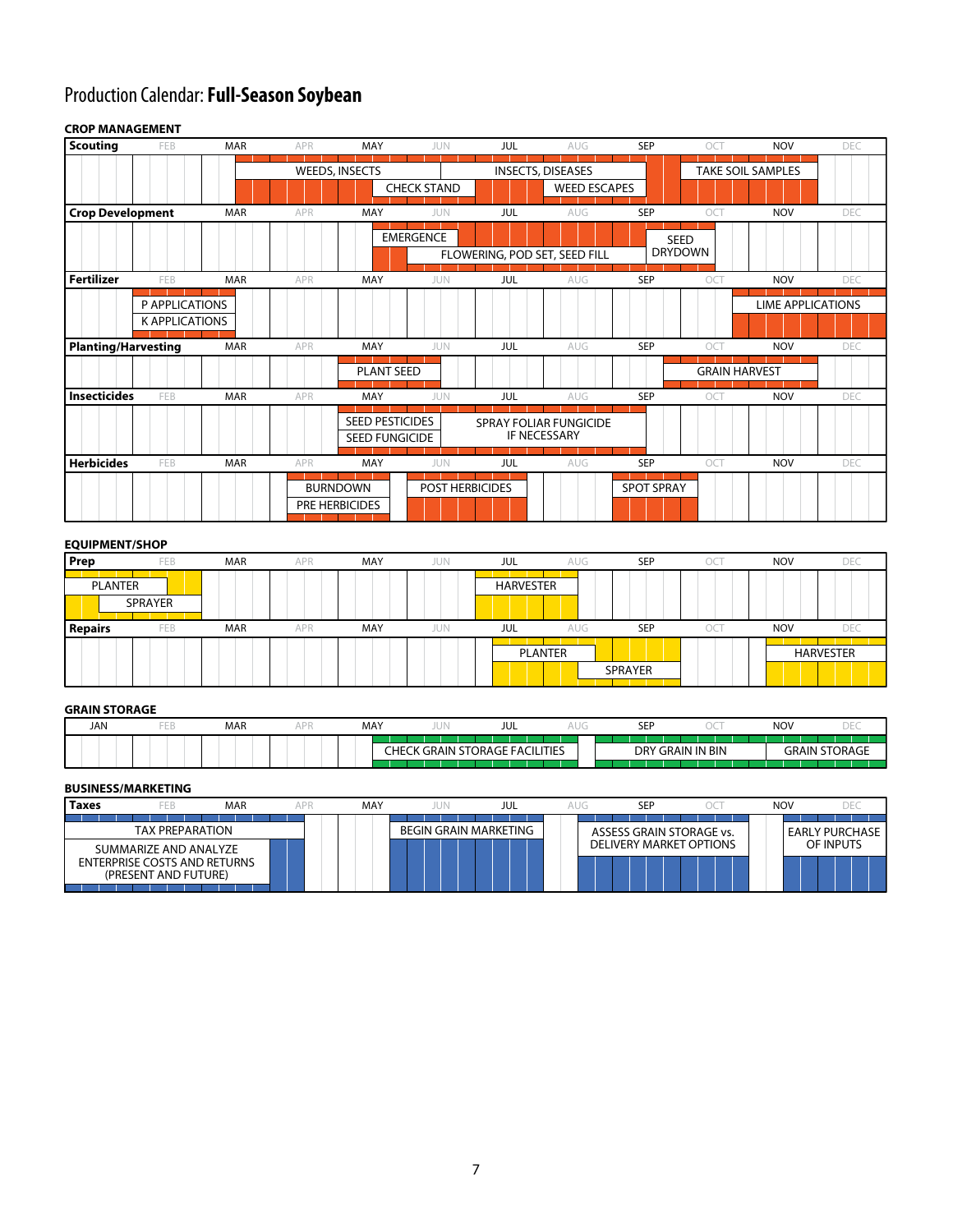### **Double-Crop Soybean**

*Description of Production Calendar*

**January—February:** The weather is ideal for being in a shop, prepping planters and sprayers for the spring and cleaning out combines from the fall harvest. The only type of field work that should be done this time of the year is P and K applications, if the soil will support equipment. This is the time to analyze and summarize costs and returns, present and future, and start tax preparation.

**March—April:** Final calibration of the planter and sprayer(prior to spraying) can be done. Final tax preparations and the business analysis should be completed.

**May:** Full-season soybean planting should begin May 1 in western Kentucky and May 10-15 in central and eastern Kentucky.

**June:** Double-crop soybean planting should begin immediately followingwheat harvest. Yield losses from late planting will typically occur for soybean planted after June 10-15 (1.5% per day for each day delayed). If necessary, preemergence herbicides should be applied immediately after planting and before the crop emerges. Stand counts should be conducted to determine the quality of the stand. Start the grain marketing process.

**July:** If a soil residual herbicide was not used earlier, then summer annual weeds will likely be competing with soybean within three weeks after soybean emergence. Scout for weeds and make necessary management decisions based on observations. Scout for insects. Prepare harvesters and repair planters and sprayers. This is actually one of the best times to evaluate planters and sprayers, since new parts can be ordered without rush shipments and weather conditions are favorable. Check grain storage facilities and clean empty bins. Evaluate the grain marketing process and then make adjustments as needed.

#### Quick Look: **Double-Crop Soybean**



**August:** Double-crop soybean will flower and initiate pod set during August. Scout crop conditions, including seed fill. Scout for weed escapes and spot spray, if necessary. Keep a record for the following season. Begin scouting for soybean rust, if weather forecasts and soybean rust tracking indicate rust is in Kentucky. Continue the grain marketing process. By the end of the month, start evaluating grain storage versus market delivery options.

**September—October:**Continue scouting for soybean diseases, especially soybean rust. Grain harvest will likely begin in October, depending on maturity of the varieties. If necessary, dry grain to about 15%moisture for safe storage.

**November—December:** Following harvest, start taking soil samples. Lime applications, if needed, could begin as soon as the end of October. Fall lime applications are recommended to allow the lime to neutralize the acidity in the soil and provide a benefit to the crops in the next growing season. Assess fields for compaction and make decisions to alleviate compaction layer(s), if possible. Continue marketing of grain. Clean out harvesters and start repairs.Check grain storage to ensure that grain is dry and in good condition. Begin evaluating what inputs are needed for the next growing season and take advantage of early purchase discounts. Make chemical inventory to determine products on hand and needs for the coming season.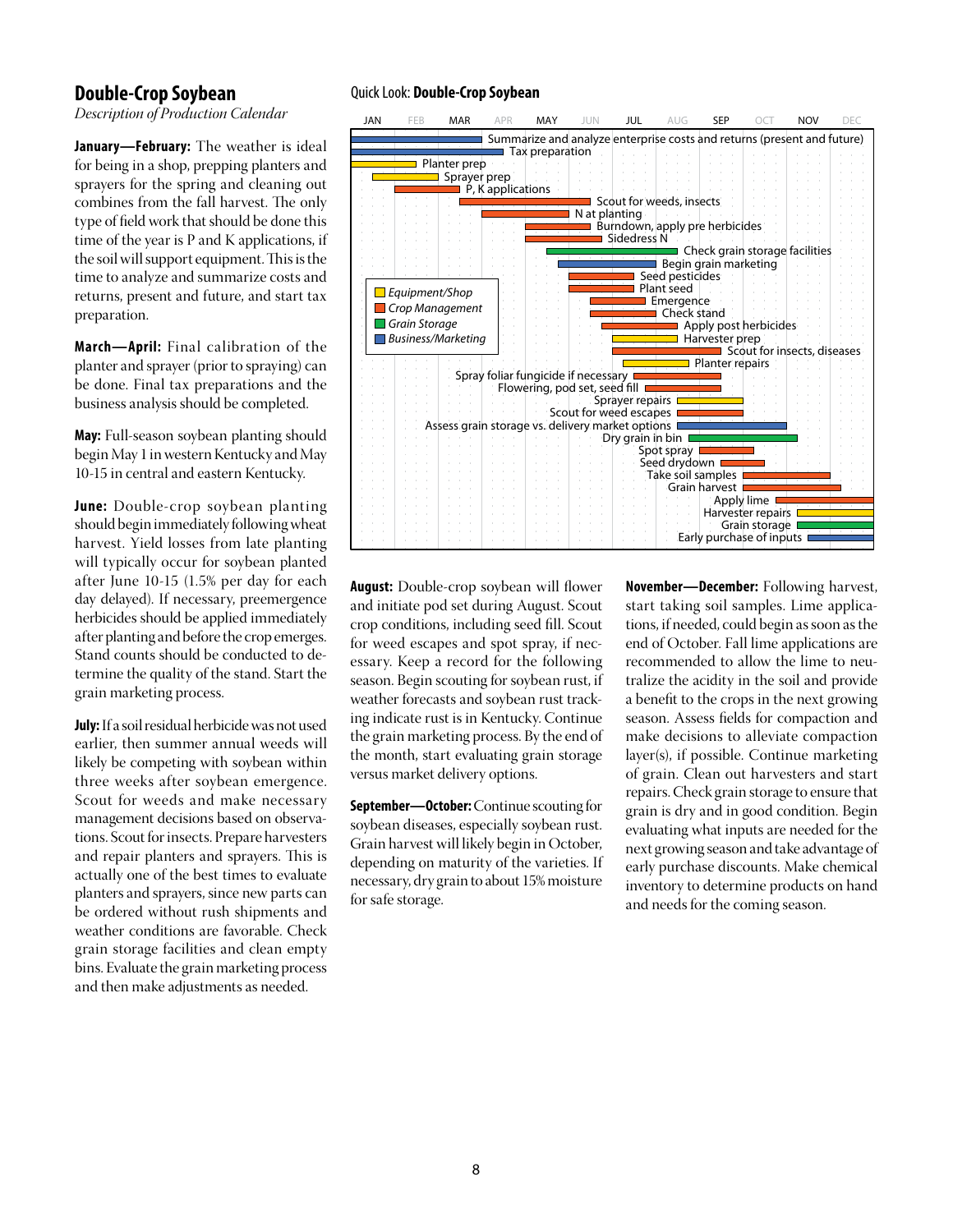# Production Calendar: **Double-Crop Soybean**

#### FEB MAR APR MAY JUN MAR APR MAY JUN FEB MAR APR MAY JUN MAR APR MAY JUN FEB MAR APR MAY JUN FEB MAR APR MAY JUN JUL AUG SEP OCT NOV DEC AUG SEP OCT NOV DEC AUG SEP OCT NOV DEC SEP OCT NOV DEC AUG SEP OCT NOV DEC SEP OCT NOV DEC JUL JUL JUL JUL JUL AUG AUG SEED PESTICIDES PRE HERBICIDES BURNDOWN POST HERBICIDES SPOT SPRAY PLANT SEED EMERGENCE | FLOWERING | SEED SEED<br>DRYDOWN SPRAY FOLIAR FUNGICIDE IF NECESSARY WEEDS, INSECTS CHECK STAND P APPLICATIONS NAT PLANTING K APPLICATIONS **SIDEDRESS N Crop Development Fertilizer Planting/Harvesting Insecticides Herbicides Scouting** GRAIN HARVEST POD SET SEED FILL INSECTS, DISEASES WEED ESCAPES TAKE SOIL SAMPLES LIME APPLICATIONS

#### **CROP MANAGEMENT**

#### **EQUIPMENT/SHOP**

| Prep           | FEB            | <b>MAR</b> | APR | MAY | <b>JUN</b> | <b>JUL</b>       | <b>AUG</b> | <b>SEP</b> | OCT | <b>NOV</b> | <b>DEC</b>       |
|----------------|----------------|------------|-----|-----|------------|------------------|------------|------------|-----|------------|------------------|
| PLANTER        | <b>SPRAYER</b> |            |     |     |            | <b>HARVESTER</b> |            |            |     |            |                  |
| <b>Repairs</b> | FEB            | <b>MAR</b> | APR | MAY | JUN        | JUL              | AUG        | <b>SEP</b> | OCT | <b>NOV</b> | <b>DEC</b>       |
|                |                |            |     |     |            | PLANTER          |            | SPRAYER    |     |            | <b>HARVESTER</b> |

#### **GRAIN STORAGE**

| <b>JAN</b> | <b>MAR</b> | MAY | $\cup$ 1     | JUL                     | <b>CED</b><br>ᅩ |                | <b>NOV</b> |               |
|------------|------------|-----|--------------|-------------------------|-----------------|----------------|------------|---------------|
|            |            |     |              |                         |                 |                |            |               |
|            |            | Ηŀ  | GRAIN 1<br>n | FACILITIES<br>STORAGE F | DRY             | ' GRAIN IN BIN | AIN<br>⊣∩⊏ | <b>LORAGE</b> |
|            |            |     |              |                         |                 |                |            |               |

#### **BUSINESS/MARKETING**

| Taxes<br>FEB                                                                         | <b>MAR</b> | MAY | jun                   | JUL | SEP                            | <b>NOV</b> |                |
|--------------------------------------------------------------------------------------|------------|-----|-----------------------|-----|--------------------------------|------------|----------------|
| <b>TAX PREPARATION</b>                                                               |            |     | BEGIN GRAIN MARKETING |     | ASSESS GRAIN STORAGE vs.       |            | EARLY PURCHASE |
| SUMMARIZE AND ANALYZE<br><b>ENTERPRISE COSTS AND RETURNS</b><br>(PRESENT AND FUTURE) |            |     |                       |     | <b>DELIVERY MARKET OPTIONS</b> |            | OF INPUTS      |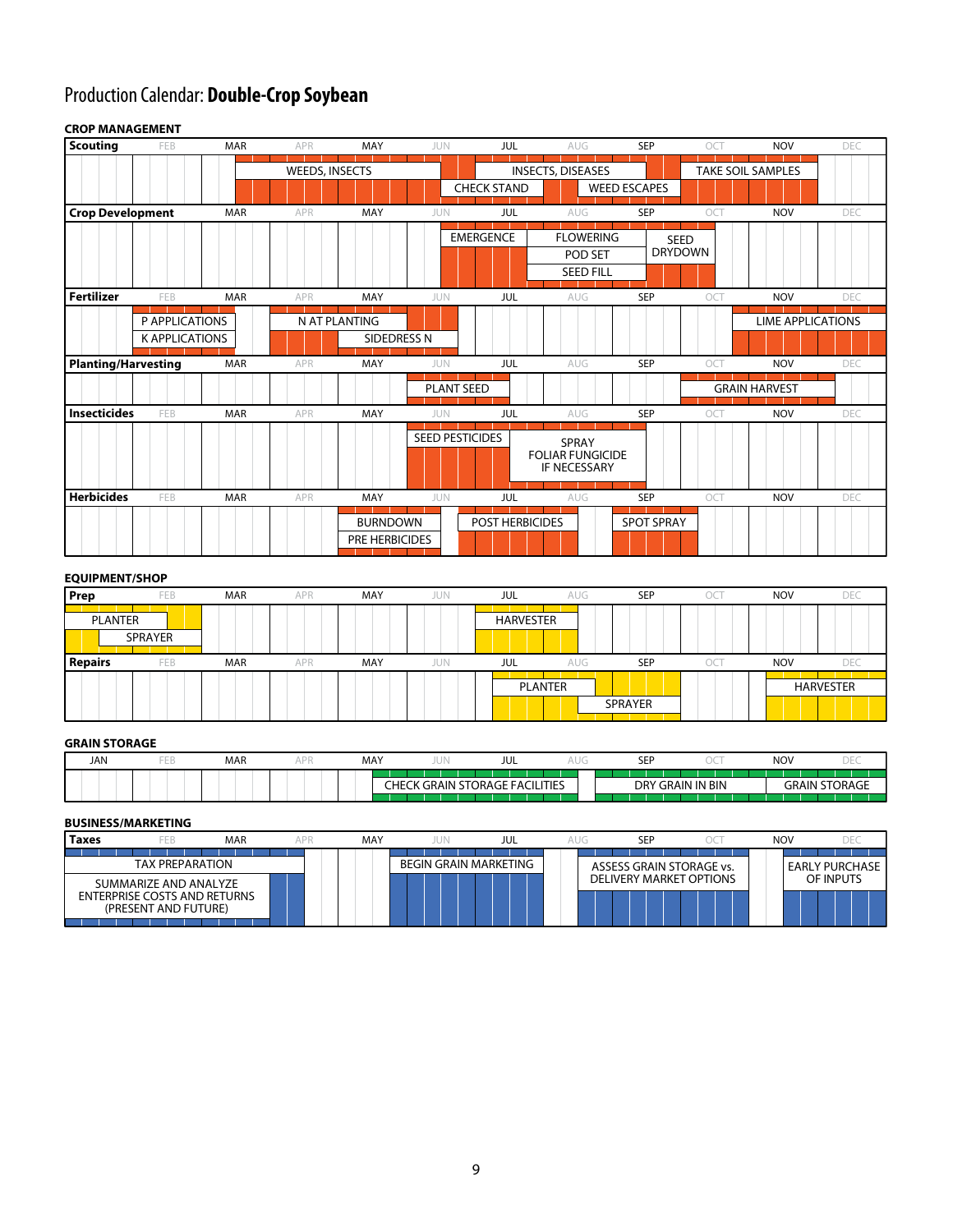# **Corn Growth**

Expected date for black layer formation based on location, planting date, and hybrid maturity (growing degree days).

|                                                                                                             |                 |            | <b>Hybrid Maturity (GDD)</b>     |        |
|-------------------------------------------------------------------------------------------------------------|-----------------|------------|----------------------------------|--------|
| Kentucky                                                                                                    | <b>Planting</b> | 2400       | 2700                             | 3000   |
| Location                                                                                                    | <b>Date</b>     |            | <b>Date to Reach Black Layer</b> |        |
| Mayfield                                                                                                    | 15-Mar          | $28 -$ Jul | 8-Aug                            | 20-Aug |
|                                                                                                             | 1-Apr           | 1-Aug      | 13-Aug                           | 24-Aug |
|                                                                                                             | 15-Apr          | 6-Aug      | 18-Aug                           | 30-Aug |
|                                                                                                             | 1-May           | 14-Aug     | 26-Aug                           | 8-Sep  |
|                                                                                                             | 15-May          | 23-Aug     | 4-Sep                            | 19-Sep |
|                                                                                                             | 1-Jun           | 5-Sep      | 20-Sep                           | 11-Oct |
| Bowling                                                                                                     | 15-Mar          | $27 -$ Jul | 7-Aug                            | 19-Aug |
| Green                                                                                                       | 1-Apr           | 31-Jul     | 12-Aug                           | 23-Aug |
|                                                                                                             | 15-Apr          | 5-Aug      | 17-Aug                           | 29-Aug |
|                                                                                                             | 1-May           | 12-Aug     | 24-Aug                           | 5-Sep  |
|                                                                                                             | 15-May          | 21-Aug     | 2-Sep                            | 16-Sep |
|                                                                                                             | 1-Jun           | 3-Sep      | 18-Sep                           | 7-Oct  |
| Henderson                                                                                                   | 15-Mar          | 27-Jul     | 8-Aug                            | 20-Aug |
|                                                                                                             | 1-Apr           | 1-Aug      | 13-Aug                           | 24-Aug |
|                                                                                                             | 15-Apr          | 6-Aug      | 18-Aug                           | 30-Aug |
|                                                                                                             | 1-May           | 14-Aug     | 25-Aug                           | 7-Sep  |
|                                                                                                             | 15-May          | 23-Aug     | 4-Sep                            | 19-Sep |
|                                                                                                             | 1-Jun           | 5-Sep      | 20-Sep                           | 9-Oct  |
| Somerset                                                                                                    | 15-Mar          | 3-Aug      | 15-Aug                           | 28-Aug |
|                                                                                                             | 1-Apr           | 7-Aug      | 20-Aug                           | 2-Sep  |
|                                                                                                             | 15-Apr          | 13-Aug     | 26-Aug                           | 8-Sep  |
|                                                                                                             | 1-May           | 20-Aug     | 2-Sep                            | 18-Sep |
|                                                                                                             | 15-May          | 29-Aug     | 12-Sep                           | 1-Oct  |
|                                                                                                             | 1-Jun           | 12-Sep     | 1-Oct                            | 27-Oct |
| Spindletop                                                                                                  | 15-Mar          | 8-Aug      | 21-Aug                           | 3-Sep  |
| Farm (near<br>Lexington)                                                                                    | 1-Apr           | 11-Aug     | 24-Aug                           | 7-Sep  |
|                                                                                                             | 15-Apr          | 16-Aug     | 29-Aug                           | 12-Sep |
|                                                                                                             | 1-May           | 22-Aug     | 4-Sep                            | 21-Sep |
|                                                                                                             | 15-May          | 30-Aug     | 14-Sep                           | 6-Oct  |
|                                                                                                             | 1-Jun           | 13-Sep     | 4-Oct                            | 19-Oct |
| Covington                                                                                                   | 15-Mar          | 11-Aug     | 24-Aug                           | 4-Sep  |
|                                                                                                             | 1-Apr           | 14-Aug     | 27-Aug                           | 7-Sep  |
|                                                                                                             | 15-Apr          | 18-Aug     | 1-Sep                            | 13-Sep |
|                                                                                                             | 1-May           | 25-Aug     | 7-Sep                            | 22-Sep |
|                                                                                                             | 15-May          | 2-Sep      | 17-Sep                           | 14-Oct |
|                                                                                                             | 1-Jun           | 15-Sep     | 7-Oct                            | 26-Oct |
| Source: Date to reach black layer based an average of<br>arowing degree day calculations for each year from |                 |            |                                  |        |

growing degree day calculations for each year from 1995 through 2004 from the University of Kentucky Agricultural Weather Center.



## Key growth stages

| <b>Growth Stage</b> |                | <b>Description</b>                                                                                                                                  |
|---------------------|----------------|-----------------------------------------------------------------------------------------------------------------------------------------------------|
| <b>VE</b>           | Emergence      | Mesocotyl pushes through the soil surface.                                                                                                          |
| V <sub>3</sub>      | 3 collars      | Nodal roots active.                                                                                                                                 |
|                     |                | Growing point below ground                                                                                                                          |
| V <sub>6</sub>      | 6 collars      | Growing point above ground.                                                                                                                         |
|                     |                | Tassel and ear development starting.                                                                                                                |
| V12                 | 12 collars     | Ear size, kernel size, and kernel number being<br>determined.                                                                                       |
|                     |                | Limits on water and/or nutrients will reduce<br>yields.                                                                                             |
| V15                 | 15 collars     | Rapid growth, about 10 to 12 days before<br>silking.                                                                                                |
|                     |                | Most sensitive to stress.                                                                                                                           |
| VT                  | Tassel         | Last tassel branch is visible but prior to silking.                                                                                                 |
|                     |                | Complete leaf loss will cause nearly 100% yield<br>loss.                                                                                            |
| R <sub>1</sub>      | Silking        | N and P uptake are rapid.                                                                                                                           |
|                     |                | K uptake is nearly complete.                                                                                                                        |
|                     |                | Water needed for pollination.                                                                                                                       |
|                     |                | Pollination occurs.                                                                                                                                 |
| R <sub>2</sub>      | <b>Blister</b> | Ear size nearly complete.                                                                                                                           |
|                     |                | Silks begin to dry out.                                                                                                                             |
|                     |                | A miniature corn plant is being formed in each<br>fertilized kernel.                                                                                |
| R <sub>4</sub>      | Dough          | Kernels have accumulated one-half of total dry<br>weight.                                                                                           |
|                     |                | Five leaves have formed in the kernel.                                                                                                              |
| R <sub>5</sub>      | Dent           | Most kernels have dented and are near 55%<br>moisture at start.                                                                                     |
|                     |                | Starch layer has formed and progresses down<br>the kernel.                                                                                          |
| R <sub>6</sub>      | Physiological  | Black layer has formed at bottom of kernel.                                                                                                         |
|                     | maturity       | Kernel is about 30 to 35% moisture.                                                                                                                 |
| Press, Ames, Iowa.  |                | Adapted from: Ritchie, S.W., John J. Hanway, and Garren O. Benson. 1998.<br>How a Corn Plant Develops. Special Report No. 48. Iowa State University |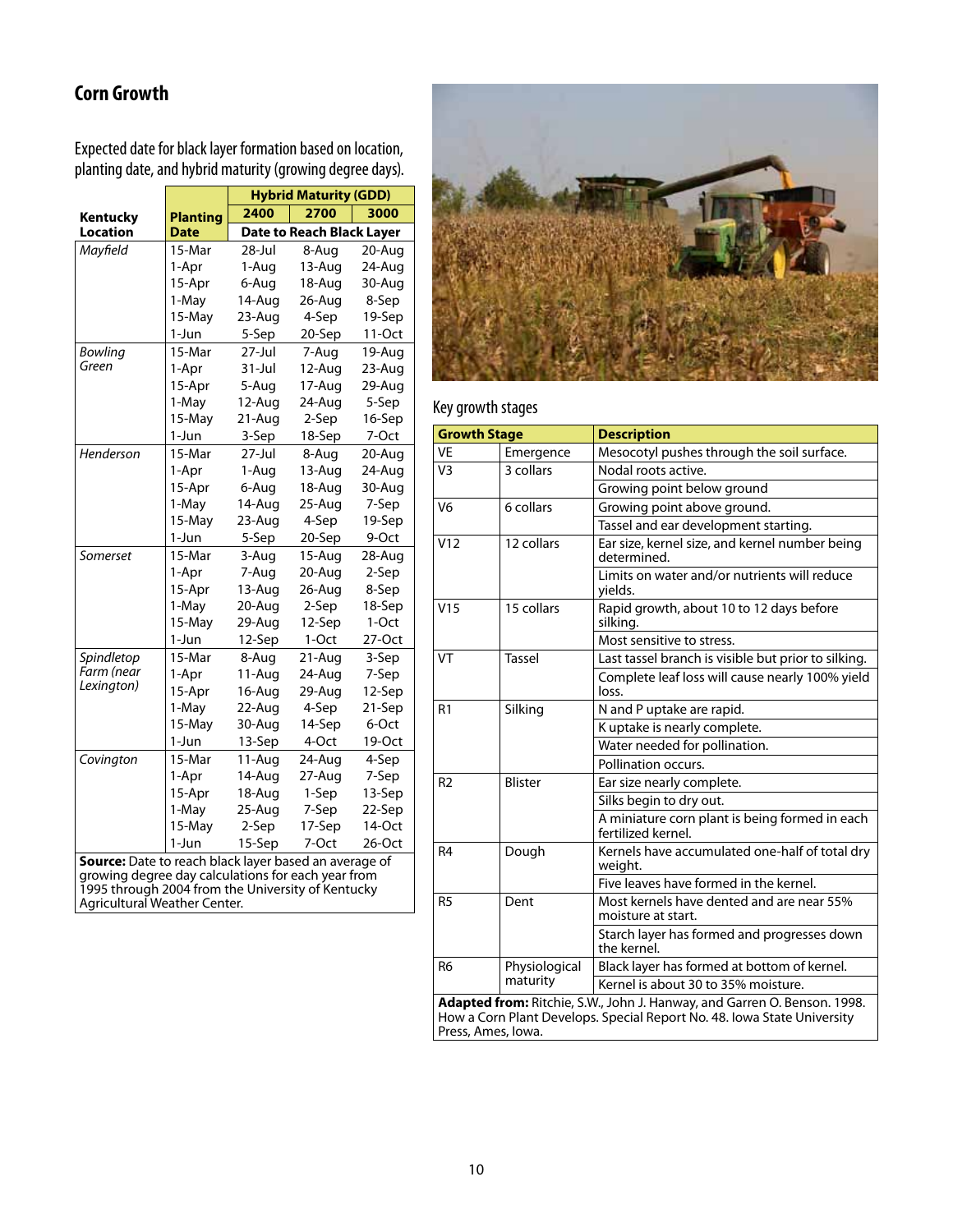# **Soybean Growth**



Converting from seeds per acre to seeds per foot and vice versa

|             |         |         | <b>Row Width (inches)</b> |         |         |
|-------------|---------|---------|---------------------------|---------|---------|
| Seeds per:  | 30      | 20      | 15                        | 7.5     | 7       |
| Acre        |         |         | Seeds per foot of row     |         |         |
| 80,000      | 4.6     | 3.1     | 2.3                       | 1.1     | 1.1     |
| 100,000     | 5.7     | 3.8     | 2.9                       | 1.4     | 1.3     |
| 120,000     | 6.9     | 4.6     | 3.4                       | 1.7     | 1.6     |
| 140,000     | 8.0     | 5.4     | 4.0                       | 2.0     | 1.9     |
| 160,000     | 9.2     | 6.1     | 4.6                       | 2.3     | 2.1     |
| 180,000     | 10.3    | 6.9     | 5.2                       | 2.6     | 2.4     |
| 200,000     | 11.5    | 7.7     | 5.7                       | 2.9     | 2.7     |
| Foot of row |         |         | <b>Plants per acre</b>    |         |         |
|             | 17,424  | 26,136  | 34,848                    | 69.696  | 74,674  |
| 2           | 34,848  | 52,272  | 69,696                    | 139,392 | 149,349 |
| 3           | 52,272  | 78,408  | 104,544                   | 209,088 | 224,023 |
| 4           | 69.696  | 104,544 | 139,392                   | 278,784 |         |
| 5           | 87,120  | 130,680 | 174,240                   |         |         |
| 6           | 104,544 | 156,816 | 209,088                   |         |         |
| 8           | 139,392 | 209,088 | 278,784                   |         |         |
| 10          | 174,240 | 261,360 |                           |         |         |

# Key growth stages

| <b>Growth Stage</b> |                       | <b>Description</b>                                                                                                                             |
|---------------------|-----------------------|------------------------------------------------------------------------------------------------------------------------------------------------|
| VE                  | emergence             | emergence                                                                                                                                      |
| VC                  | cotyledon             | cotyledon                                                                                                                                      |
| V <sub>1</sub>      | 1st trifoliolate      | one fully emerged three-leaflet leaf<br>(the edges of the leaflets are no<br>longer touching)                                                  |
| V <sub>2</sub>      | 2nd<br>trifoliolate   | two fully emerged three-leaflet<br>leaves                                                                                                      |
| V <sub>3</sub>      | 3rd trifoliolate      | three fully emerged three-leaflet<br>leaves                                                                                                    |
| V(n)                | nth trifoliolate      | (n) fully emerged leaves                                                                                                                       |
|                     |                       | soybeans in Kentucky will often have<br>4 to 7 fully emerged leaves on the<br>main stem before flowering                                       |
| R <sub>1</sub>      | beginning<br>bloom    | one flower on any node on the main<br>stem                                                                                                     |
| R <sub>2</sub>      | full bloom            | one flower on the main stem at one<br>of the two uppermost nodes with a<br>fully developed leaf                                                |
| R4                  | full pod              | one pod is 34 inches long at one of<br>the four uppermost nodes on the<br>main stem with a fully developed leaf                                |
|                     |                       | the start of the most critical stage for<br>yield determination                                                                                |
| R5                  | beginning<br>seed     | seed is 1/8 inches long at one of the<br>four uppermost nodes on the main<br>stem with a fully developed leaf                                  |
| R6                  | full seed             | pod containing a green seed that<br>fills the pod cavity at one of the four<br>uppermost nodes on the main stem<br>with a fully developed leaf |
|                     |                       | the end of the most critical stage for<br>yield determination                                                                                  |
|                     |                       | R6 will occur for about 30 days in<br>Kentucky, regardless of soybean<br>variety                                                               |
| R7                  | beginning<br>maturity | one pod on the main stem has<br>reached mature pod color                                                                                       |
|                     |                       | about 95% of the yield is complete at<br>this stage                                                                                            |
| R <sub>8</sub>      | full maturity         | 95% of pods have reached mature<br>color                                                                                                       |
|                     |                       | Adapted from: Pedersen, P. 2004. Soybean Growth and<br>Development. Iowa State University Press, Ames, Iowa.                                   |